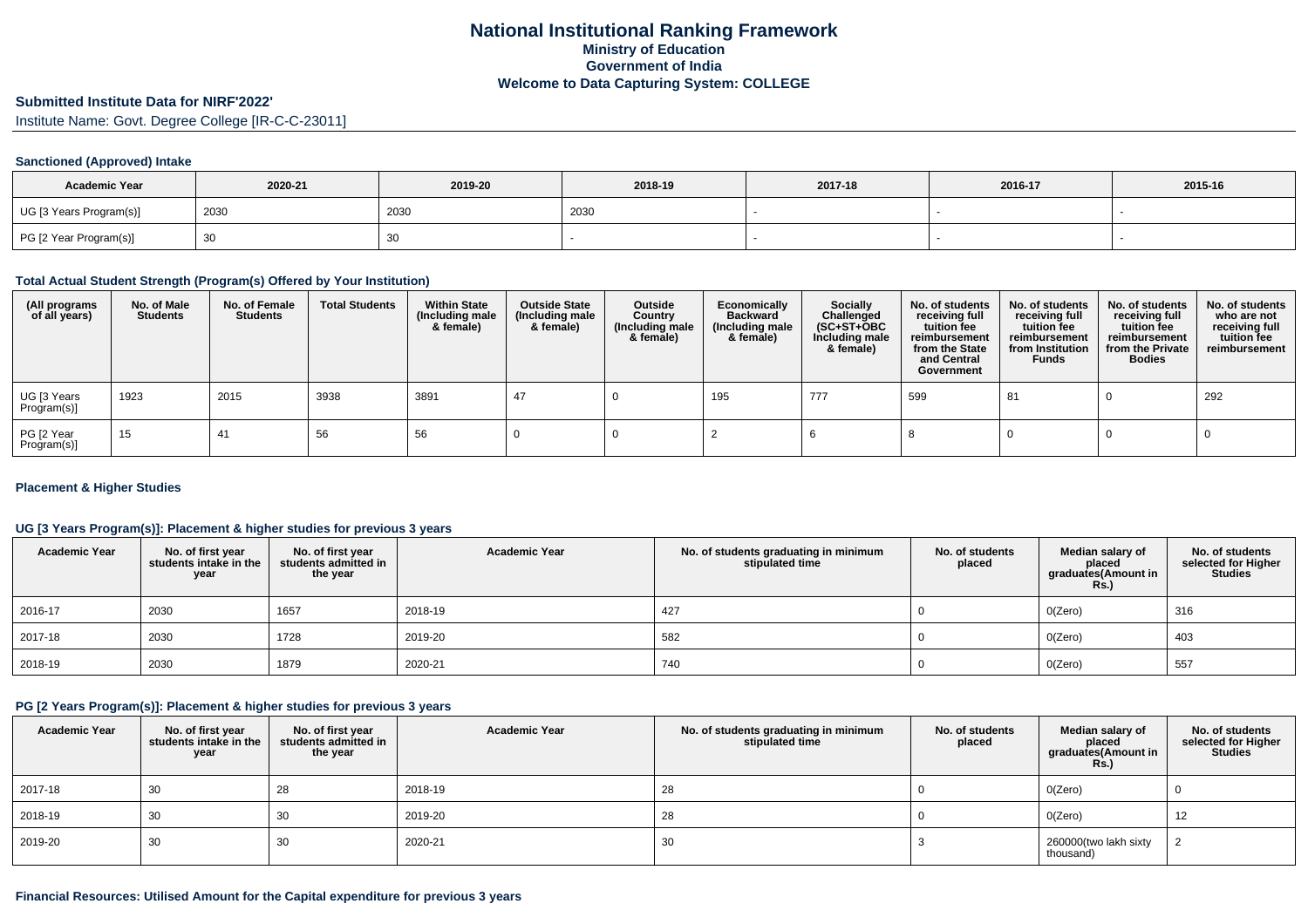| <b>Academic Year</b>                                                                            | 2020-21                                                                                | 2019-20                                                                                              | 2018-19                                                            |
|-------------------------------------------------------------------------------------------------|----------------------------------------------------------------------------------------|------------------------------------------------------------------------------------------------------|--------------------------------------------------------------------|
|                                                                                                 | <b>Utilised Amount</b>                                                                 | <b>Utilised Amount</b>                                                                               | <b>Utilised Amount</b>                                             |
|                                                                                                 |                                                                                        | Annual Capital Expenditure on Academic Activities and Resources (excluding expenditure on buildings) |                                                                    |
| Library                                                                                         | 2214183 (twenty two lakh forteen thousand one hundred eighty<br>three only)            | 2594890 (twenty five lakh ninety four thousand eight hundred<br>ninety only)                         | 270469 (two lakh seventy thousand four hundred sixty nine<br>only) |
| New Equipment for Laboratories                                                                  | 2360510 (twenty three lakh sixty thousand five hundred and<br>ten only)                | 726365 (seven lakh twenty six thousand three hundred sixty<br>five only)                             | 204008 (two lakh four thousand eight only)                         |
| Other expenditure on creation of Capital Assets (excluding<br>expenditure on Land and Building) | 19412722 (one crore ninety four lakh twelve thousand seven<br>hundred twenty two only) | $0$ (zero)                                                                                           | 0 (zero)                                                           |

## **Financial Resources: Utilised Amount for the Operational expenditure for previous 3 years**

| Academic Year                                                                                                                                                                                  | 2020-21                                                                                   | 2019-20                                                                                         | 2018-19                                                                 |
|------------------------------------------------------------------------------------------------------------------------------------------------------------------------------------------------|-------------------------------------------------------------------------------------------|-------------------------------------------------------------------------------------------------|-------------------------------------------------------------------------|
|                                                                                                                                                                                                | <b>Utilised Amount</b>                                                                    | <b>Utilised Amount</b>                                                                          | <b>Utilised Amount</b>                                                  |
|                                                                                                                                                                                                |                                                                                           | <b>Annual Operational Expenditure</b>                                                           |                                                                         |
| Salaries (Teaching and Non Teaching staff)                                                                                                                                                     | 111553682 (eleven crore fifteen lakh fifty three thousand six<br>hundred eighty two only) | 109989878 (ten crore ninety nine lakh eighty nine thousand<br>eight hundred seventy eight only) | 130073073 (thirteen crore seventy three thousand seventy<br>three only) |
| Maintenance of Academic Infrastructure or consumables and<br>other running expenditures(excluding maintenance of hostels<br>and allied services, rent of the building, depreciation cost, etc) | 19900 (nineteen thousand nine hundred only)                                               | 75644 (seventy five thousand six hundred forty four only)                                       | 149993 (one lakh nine thousand nine hundred ninety three<br>only)       |
| Seminars/Conferences/Workshops                                                                                                                                                                 | 99991 (ninety nine thousand nine hundred ninety one only)                                 | 0 (zero)                                                                                        | 18999 (eighteen thousand nine hundred ninety nine only)                 |

## **PCS Facilities: Facilities of physically challenged students**

| 1. Do your institution buildings have Lifts/Ramps?                                                                                                         | Yes, more than 40% of the buildings |
|------------------------------------------------------------------------------------------------------------------------------------------------------------|-------------------------------------|
| 2. Do your institution have provision for walking aids, including wheelchairs and transportation from one building to another for<br>handicapped students? | Yes                                 |
| 3. Do your institution buildings have specially designed toilets for handicapped students?                                                                 | Not available                       |

### **Faculty Details**

| Srno | Name                   | Age | Designation                | Gender | Qualification | <b>Experience (In</b><br>Months) | <b>Currently working</b><br>with institution? | <b>Joining Date</b> | <b>Leaving Date</b>      | <b>Association type</b> |
|------|------------------------|-----|----------------------------|--------|---------------|----------------------------------|-----------------------------------------------|---------------------|--------------------------|-------------------------|
|      | <b>JASVINDER SINGH</b> | 53  | <b>Assistant Professor</b> | Male   | M.Sc.         | 268                              | Yes                                           | 14-01-2012          | --                       | Regular                 |
| ∠    | KAILASH SHARMA         | 39  | <b>Assistant Professor</b> | Male   | M. Phil       | 168                              | Yes                                           | 09-12-2009          | $\overline{\phantom{a}}$ | Regular                 |
|      | MANMOHAN<br>SINGH      | 41  | <b>Assistant Professor</b> | Male   | M. Phil       | 78                               | Yes                                           | 13-02-2017          | $\overline{\phantom{a}}$ | Regular                 |
|      | NEERU SHARMA           | 38  | <b>Assistant Professor</b> | Female | M. Phil       | 64                               | Yes                                           | 22-06-2017          | $\sim$                   | Regular                 |
|      | PANKAJ GUPTA           | 41  | <b>Assistant Professor</b> | Male   | Ph.D          | 157                              | Yes                                           | 01-05-2013          | $\overline{\phantom{a}}$ | Regular                 |
| b    | RACHNA DEVI            | 37  | <b>Assistant Professor</b> | Female | Ph.D          | 82                               | Yes                                           | 16-02-2017          | $\sim$                   | Regular                 |
|      | RAJNESH SHARMA         | 37  | Assistant Professor        | Male   | M.A           | 73                               | Yes                                           | 19-07-2017          | $\overline{\phantom{a}}$ | Regular                 |
|      | <b>RAM KRISHAN</b>     | 44  | <b>Assistant Professor</b> | Male   | Ph.D          | 181                              | Yes                                           | 01-04-2013          | $\overline{\phantom{a}}$ | Regular                 |
|      | <b>SEEMA DEVI</b>      | 42  | <b>Assistant Professor</b> | Female | Ph.D          | 75                               | Yes                                           | 11-02-2017          | --                       | Regular                 |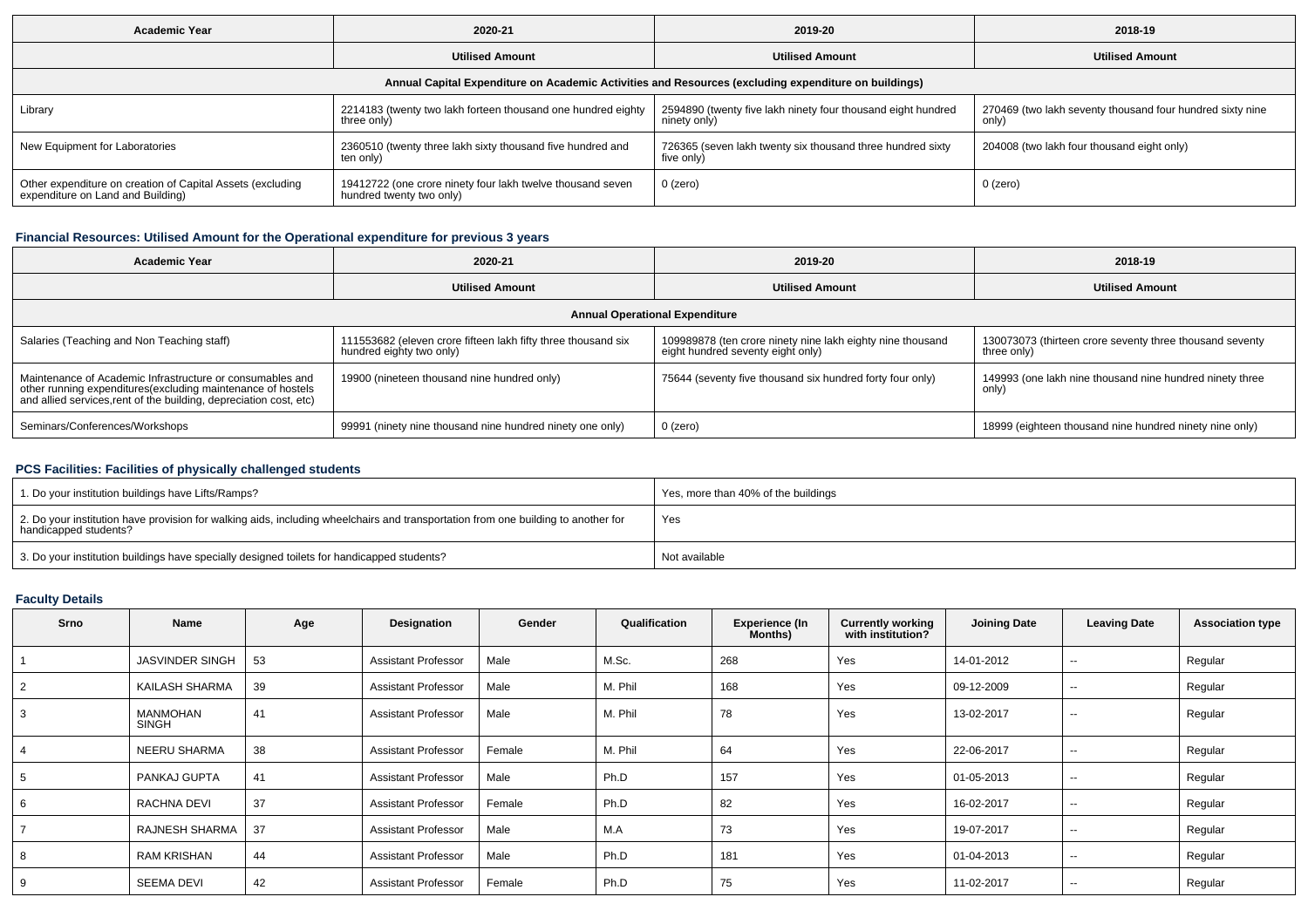| 10 | <b>SHUB KUMAR</b>                  | 59 | <b>Assistant Professor</b> | Male   | M.Sc.      | 268 | Yes | 18-08-2012 | $\overline{\phantom{a}}$ | Regular             |
|----|------------------------------------|----|----------------------------|--------|------------|-----|-----|------------|--------------------------|---------------------|
| 11 | JAGESHWAR DUTT<br>SAROCH           | 34 | Lecturer                   | Male   | Ph.D       | 60  | Yes | 02-08-2020 | $\overline{\phantom{a}}$ | Adhoc / Contractual |
| 12 | RACHNA DEVI                        | 52 | Assistant Professor        | Female | Ph.D       | 184 | Yes | 18-05-2014 | $\overline{\phantom{a}}$ | Regular             |
| 13 | <b>RAJKIRAN</b>                    | 51 | Associate Professor        | Female | M. Phil    | 267 | Yes | 19-02-2001 | $\overline{\phantom{a}}$ | Regular             |
| 14 | <b>RAKESH SINGH</b>                | 54 | Associate Professor        | Male   | M.Sc.      | 272 | Yes | 05-09-2017 | $\overline{\phantom{a}}$ | Regular             |
| 15 | RITU KUMAR<br><b>SHARMA</b>        | 35 | <b>Assistant Professor</b> | Male   | M. Phil    | 72  | Yes | 09-09-2017 | $\overline{\phantom{a}}$ | Regular             |
| 16 | <b>SURESH SHARMA</b>               | 32 | <b>Assistant Professor</b> | Male   | Ph.D       | 81  | Yes | 17-08-2016 | $\ddotsc$                | Regular             |
| 17 | <b>REETIKA RANI</b>                | 31 | Assistant Professor        | Female | M.Sc.      | 62  | Yes | 25-04-2018 | $\overline{\phantom{a}}$ | Regular             |
| 18 | <b>AMBICA</b>                      | 39 | Assistant Professor        | Female | Ph.D       | 154 | Yes | 01-03-2013 | $\overline{\phantom{a}}$ | Regular             |
| 19 | ANUPAMA ARORA                      | 46 | Assistant Professor        | Female | Ph.D       | 185 | Yes | 01-02-2012 | $\overline{\phantom{a}}$ | Regular             |
| 20 | <b>KAMINI KAPOOR</b>               | 35 | <b>Assistant Professor</b> | Female | Ph.D       | 71  | Yes | 05-07-2017 | $\overline{\phantom{a}}$ | Regular             |
| 21 | <b>NEHA MAHAJAN</b>                | 35 | <b>Assistant Professor</b> | Female | M.Sc.      | 153 | Yes | 03-03-2012 | $\overline{\phantom{a}}$ | Regular             |
| 22 | Nisha Bhagat                       | 33 | Assistant Professor        | Female | M.Sc.      | 62  | Yes | 24-07-2017 | $\overline{\phantom{a}}$ | Regular             |
| 23 | <b>RAJESH KUMAR</b>                | 45 | <b>Assistant Professor</b> | Male   | M. Phil    | 158 | Yes | 01-04-2013 | $\overline{\phantom{a}}$ | Regular             |
| 24 | RAJNI BALA                         | 34 | Lecturer                   | Female | M. Phil    | 54  | No  | 03-09-2020 | 31-07-2021               | Adhoc / Contractual |
| 25 | SHUBH KUMAR                        | 47 | <b>Assistant Professor</b> | Male   | M.A        | 187 | Yes | 12-10-2017 | $\overline{\phantom{a}}$ | Regular             |
| 26 | <b>SURBHI GUPTA</b>                | 35 | <b>Assistant Professor</b> | Female | <b>MCA</b> | 81  | Yes | 08-08-2017 | $\overline{\phantom{a}}$ | Regular             |
| 27 | <b>VISHAV DEEPIKA</b>              | 31 | <b>Assistant Professor</b> | Female | M.Sc.      | 76  | Yes | 01-05-2017 | $\overline{\phantom{a}}$ | Regular             |
| 28 | <b>AJAY SHARMA</b>                 | 39 | Lecturer                   | Male   | <b>MBA</b> | 60  | Yes | 03-08-2020 | $\ddotsc$                | Adhoc / Contractual |
| 29 | <b>ASHOK KUMAR</b>                 | 51 | Lecturer                   | Male   | <b>MCA</b> | 146 | No  | 03-09-2020 | 31-07-2021               | Adhoc / Contractual |
| 30 | <b>DEEPSHIKhA</b><br><b>SHARMA</b> | 44 | <b>Assistant Professor</b> | Female | Ph.D       | 171 | Yes | 01-11-2013 | $\overline{\phantom{a}}$ | Regular             |
| 31 | <b>JYOTI PAUL</b>                  | 37 | Lecturer                   | Female | M. Phil    | 81  | No  | 03-08-2020 | 31-07-2021               | Adhoc / Contractual |
| 32 | KUMARI ROMA                        | 33 | Assistant Professor        | Female | M. Phil    | 60  | No  | 29-03-2017 | 30-01-2021               | Regular             |
| 33 | <b>MADHVI MANOHAR</b><br>LAL       | 39 | <b>Assistant Professor</b> | Female | M. Phil    | 161 | Yes | 24-12-2009 | $\overline{\phantom{a}}$ | Regular             |
| 34 | <b>NEHA BANDRAL</b>                | 32 | <b>Assistant Professor</b> | Female | M. Phil    | 72  | Yes | 22-06-2017 | $\overline{\phantom{a}}$ | Regular             |
| 35 | <b>RITU BHAGAT</b>                 | 47 | <b>Assistant Professor</b> | Female | M.A        | 205 | Yes | 10-04-2006 | $\overline{\phantom{a}}$ | Regular             |
| 36 | SANDEEP<br>CHAUDHARY               | 46 | <b>Assistant Professor</b> | Male   | M. Phil    | 168 | Yes | 28-12-2019 | $\overline{\phantom{a}}$ | Regular             |
| 37 | <b>SUMIT DUBEY</b>                 | 38 | <b>Assistant Professor</b> | Male   | Ph.D       | 161 | Yes | 10-12-2009 | $\overline{\phantom{a}}$ | Regular             |
| 38 | <b>VERINDER SINGH</b>              | 38 | <b>Assistant Professor</b> | Male   | Ph.D       | 52  | Yes | 25-05-2017 | $\overline{\phantom{a}}$ | Regular             |
| 39 | <b>SHIV KUMAR</b>                  | 41 | <b>Assistant Professor</b> | Male   | <b>MCA</b> | 126 | Yes | 02-06-2018 | $\overline{\phantom{a}}$ | Regular             |
| 40 | RUPALI NANDA                       | 39 | <b>Assistant Professor</b> | Female | M.Sc.      | 49  | Yes | 04-06-2018 | ۰.                       | Regular             |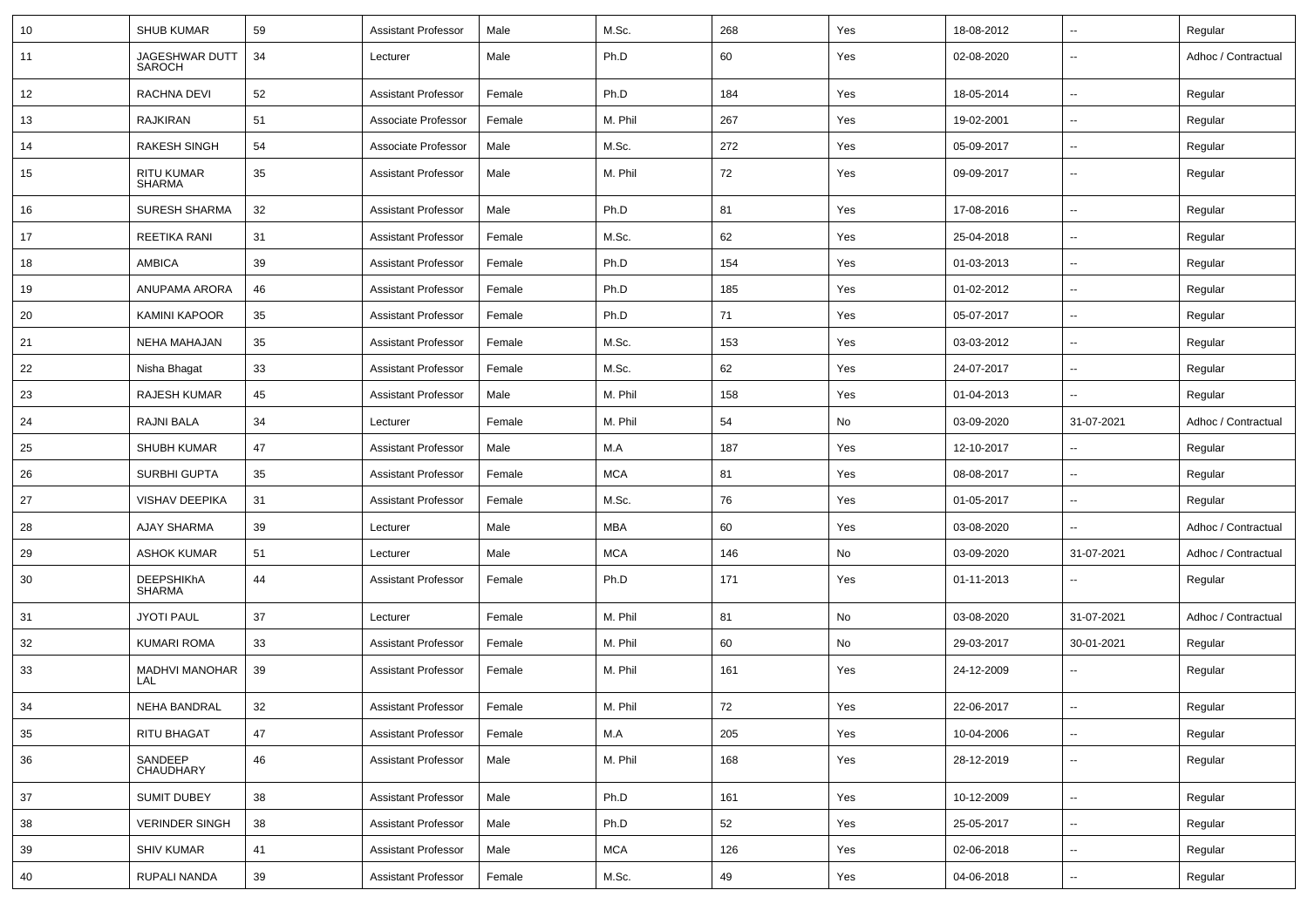| 41 | <b>AMITA DUA</b>                 | 42 | <b>Assistant Professor</b> | Female | Ph.D       | 144     | Yes                           | 17-01-2019 |                          | Regular             |
|----|----------------------------------|----|----------------------------|--------|------------|---------|-------------------------------|------------|--------------------------|---------------------|
| 42 | Dr Sanjeev Kumar                 | 43 | <b>Assistant Professor</b> | Male   | Ph.D       | 23      | Yes                           | 25-06-2019 | $\sim$                   | Regular             |
| 43 | Chetna Gupta                     | 45 | <b>Assistant Professor</b> | Female | Ph.D       | 156     | Yes                           | 13-09-2019 | $\overline{\phantom{a}}$ | Regular             |
| 44 | Dr Seema Malpotra                | 47 | Associate Professor        | Female | Ph.D       | 264     | Yes                           | 20-09-2019 | $\sim$                   | Regular             |
| 45 | <b>IESHA SHARMA</b>              | 37 | Lecturer                   | Female | Ph.D       | 60      | Yes                           | 03-08-2017 | $\mathbf{u}$             | Adhoc / Contractual |
| 46 | <b>KAMLA DEVI</b>                | 47 | Lecturer                   | Female | M. Phil    | 140     | Yes                           | 04-09-2020 |                          | Adhoc / Contractual |
| 47 | Vakeel singh                     | 36 | Lecturer                   | Male   | Ph.D       | 77      | No                            | 03-09-2020 | 10-08-2021               | Adhoc / Contractual |
| 48 | Ajay Gupta                       | 39 | Lecturer                   | Male   | M.Sc.      | 112     | No                            | 03-09-2020 | 31-07-2021               | Adhoc / Contractual |
| 49 | Ram Krishan                      | 32 | Lecturer                   | Male   | Ph.D       | 37      | Yes                           | 03-09-2020 |                          | Adhoc / Contractual |
| 50 | kandeel kashyap                  | 40 | Lecturer                   | Male   | M.A        | 78      | No                            | 02-02-2019 | 14-08-2021               | Adhoc / Contractual |
| 51 | reemani verma                    | 34 | Lecturer                   | Female | Ph.D       | 32      | Yes                           | 03-09-2020 |                          | Adhoc / Contractual |
| 52 | charan singh                     | 31 | Lecturer                   | Male   | M.A        | 64      | No                            | 03-09-2020 | 31-07-2021               | Adhoc / Contractual |
| 53 | narayan Dutt<br>sharma           | 31 | Lecturer                   | Male   | M. Phil    | 11      | Yes                           | 03-09-2020 |                          | Adhoc / Contractual |
| 54 | Nancy Khajuria                   | 32 | Lecturer                   | Female | Ph.D       | 10      | Yes                           | 03-09-2020 | $\ddotsc$                | Adhoc / Contractual |
| 55 | Yogita Verma                     | 29 | Lecturer                   | Female | M.Sc.      | 38      | No                            | 07-09-2020 | 02-02-2021               | Adhoc / Contractual |
| 56 | Archna Bhatt                     | 38 | Lecturer                   | Female | Ph.D       | 60      | Yes                           | 03-09-2020 |                          | Adhoc / Contractual |
| 57 | Dr Kamaldeep singh               | 41 | <b>Assistant Professor</b> | Male   | Ph.D       | 23      | Yes                           | 14-09-2019 | $\overline{\phantom{a}}$ | Regular             |
| 58 | <b>MOSMI</b><br><b>CHOUDHARY</b> | 31 | Lecturer                   | Female | M.Sc.      | 81      | No                            | 03-09-2020 | 04-09-2020               | Adhoc / Contractual |
| 59 | PARVEEN SINGH                    | 29 | Lecturer                   | Male   | M.Sc.      | 42      | No                            | 07-09-2020 | 31-07-2021               | Adhoc / Contractual |
| 60 | Romila Guleria                   | 58 | Associate Professor        | Female | M.A        | 370     | Yes                           | 16-02-2021 | $\overline{\phantom{a}}$ | Regular             |
| 61 | Shivani Kotwal                   | 45 | <b>Assistant Professor</b> | Female | M. Phil    | 168     | Yes                           | 09-02-2021 | $\sim$                   | Regular             |
| 62 | Surbhi Gupta                     | 41 | <b>Assistant Professor</b> | Female | M. Phil    | 144     | Yes                           | 30-03-2020 | $\overline{\phantom{a}}$ | Regular             |
| 63 | Suraya Partap Singh              | 41 | <b>Assistant Professor</b> | Male   | Ph.D       | 132     | Yes                           | 25-04-2020 | $\overline{\phantom{a}}$ | Regular             |
| 64 | Upasna Andotra                   | 46 | <b>Assistant Professor</b> | Female | Ph.D       | 132     | Yes                           | 29-01-2021 | $\sim$                   | Regular             |
| 65 | Roshan Lal                       | 37 | <b>Assistant Professor</b> | Male   | Ph.D       | 128     | Yes                           | 13-12-2019 | $\mathbf{u}$             | Regular             |
| 66 | Rahul Sharma                     | 40 | Assistant Professor        | Male   | <b>MCA</b> | $108\,$ | $\operatorname{\mathsf{Yes}}$ | 22-01-2021 |                          | Regular             |
| 67 | Anoop Sharma                     | 47 | <b>Assistant Professor</b> | Male   | <b>MCA</b> | 131     | Yes                           | 03-01-2021 | $\sim$                   | Regular             |
| 68 | Renu                             | 42 | <b>Assistant Professor</b> | Female | Ph.D       | 130     | Yes                           | 03-01-2020 | $\sim$                   | Regular             |
| 69 | Bharat                           | 34 | <b>Assistant Professor</b> | Male   | <b>MCA</b> | 48      | Yes                           | 30-01-2021 | $\overline{\phantom{a}}$ | Regular             |
| 70 | Kaurab Singh                     | 31 | <b>Assistant Professor</b> | Male   | M.Sc.      | 45      | Yes                           | 25-01-2021 | $\overline{\phantom{a}}$ | Regular             |
| 71 | Mateen Hafiz                     | 34 | <b>Assistant Professor</b> | Male   | Ph.D       | 45      | Yes                           | 01-02-2021 | $\overline{\phantom{a}}$ | Regular             |
| 72 | Jasvinder Singh                  | 33 | <b>Assistant Professor</b> | Male   | Ph.D       | 47      | Yes                           | 01-02-2021 | $\overline{\phantom{a}}$ | Regular             |
| 73 | Shamsher Singh                   | 40 | Assistant Professor        | Male   | Ph.D       | 45      | Yes                           | 28-07-2018 | $\overline{\phantom{a}}$ | Regular             |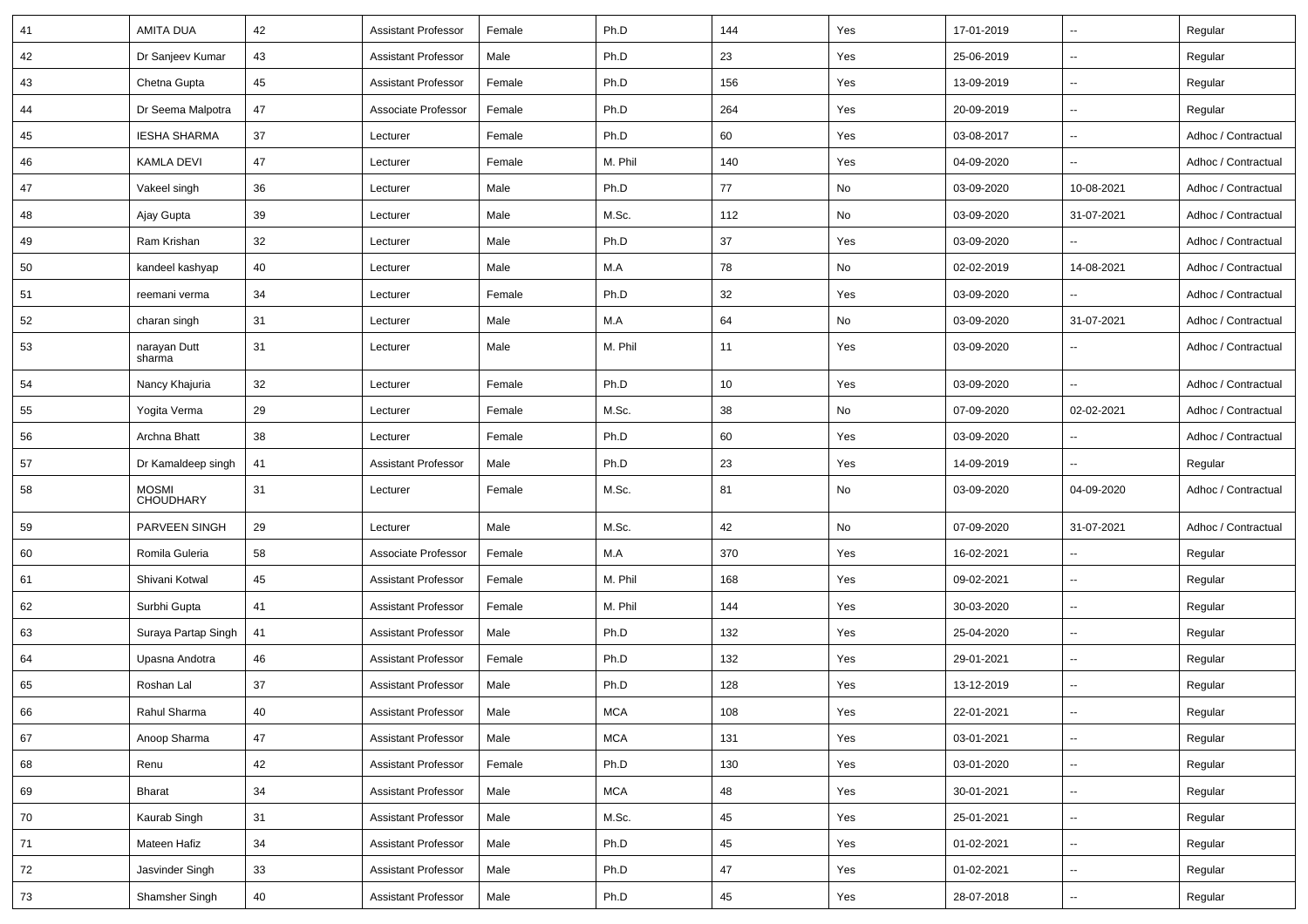| 74  | Jagdish Lal                 | 38 | <b>Assistant Professor</b> | Male   | M.Sc.   | 43              | Yes | 04-02-2021 | $\overline{\phantom{a}}$ | Regular             |
|-----|-----------------------------|----|----------------------------|--------|---------|-----------------|-----|------------|--------------------------|---------------------|
| 75  | Amrik Singh                 | 35 | <b>Assistant Professor</b> | Male   | Ph.D    | 43              | Yes | 06-03-2019 | $\overline{\phantom{a}}$ | Regular             |
| 76  | Ram krishan                 | 32 | Assistant Professor        | Male   | M.Sc.   | 43              | Yes | 17-08-2020 | $\overline{\phantom{a}}$ | Regular             |
| 77  | Mansha                      | 38 | Other                      | Female | M.LISc  | 107             | Yes | 31-01-2021 | $\overline{\phantom{a}}$ | Regular             |
| 78  | Jogbinder Singh<br>Soodan   | 39 | Other                      | Male   | Ph.D    | 35              | Yes | 01-02-2021 | $\overline{\phantom{a}}$ | Regular             |
| 79  | SUMANESH                    | 58 | Associate Professor        | Male   | M.Sc.   | 360             | No  | 02-01-2012 | 18-08-2020               | Regular             |
| 80  | Poonam Kumari               | 32 | <b>Assistant Professor</b> | Female | M. Phil | 21              | Yes | 28-08-2019 | $\overline{\phantom{a}}$ | Regular             |
| 81  | Kanchan Mala                | 29 | <b>Assistant Professor</b> | Female | M.COM   | 41              | Yes | 09-10-2019 | $\overline{\phantom{a}}$ | Regular             |
| 82  | Shveta Saroop               | 35 | <b>Assistant Professor</b> | Female | Ph.D    | 17              | Yes | 19-12-2019 | $\overline{\phantom{a}}$ | Regular             |
| 83  | Esha Verma                  | 30 | <b>Assistant Professor</b> | Female | M.A     |                 | Yes | 25-02-2021 | $\overline{\phantom{a}}$ | Regular             |
| 84  | Nomita Sharma               | 33 | Lecturer                   | Female | M. Phil | 22              | Yes | 03-09-2020 | $\overline{\phantom{a}}$ | Adhoc / Contractual |
| 85  | Meenakshi Thakur            | 33 | Lecturer                   | Female | Ph.D    | 22              | Yes | 03-09-2020 | $\overline{\phantom{a}}$ | Adhoc / Contractual |
| 86  | Rupali Sharma               | 33 | Lecturer                   | Female | Ph.D    | 40              | Yes | 05-09-2020 | $\sim$                   | Adhoc / Contractual |
| 87  | Seema Sharma                | 34 | Other                      | Female | M.A     | 50              | No  | 04-09-2020 | 31-07-2021               | Adhoc / Contractual |
| 88  | Lata Mukesh                 | 39 | Other                      | Female | M.A     | 115             | No  | 03-09-2020 | 31-07-2021               | Adhoc / Contractual |
| 89  | Owias Iqbal Dar             | 34 | Lecturer                   | Male   | Ph.D    | $\overline{4}$  | Yes | 12-02-2021 | $\overline{\phantom{a}}$ | Adhoc / Contractual |
| 90  | Shashi Kapoor               | 58 | Other                      | Male   | M.Sc.   | 217             | Yes | 03-09-2020 | $\overline{\phantom{a}}$ | Adhoc / Contractual |
| 91  | Mehraj uddin Bhat           | 33 | Lecturer                   | Male   | Ph.D    | 9               | Yes | 10-10-2020 | $\overline{\phantom{a}}$ | Adhoc / Contractual |
| 92  | Shivangi Sharma             | 33 | Lecturer                   | Female | M. Phil | 10              | No  | 03-09-2020 | 31-07-2021               | Adhoc / Contractual |
| 93  | Surinder Kumar              | 33 | Other                      | Male   | M.Sc.   | 63              | No  | 11-02-2021 | 31-07-2021               | Adhoc / Contractual |
| 94  | Tejeshwar Singh             | 40 | Lecturer                   | Male   | Ph.D    | 108             | No  | 04-02-2019 | 31-07-2021               | Adhoc / Contractual |
| 95  | Imran Mehraj Dar            | 35 | Lecturer                   | Male   | Ph.D    | $\overline{4}$  | No  | 07-10-2020 | 02-02-2021               | Adhoc / Contractual |
| 96  | Divya Singh Jamwal          | 34 | Lecturer                   | Female | Ph.D    | 9               | No  | 13-10-2020 | 31-07-2021               | Adhoc / Contractual |
| 97  | Deepika Sharma              | 34 | Lecturer                   | Female | M. Phil | 19              | No  | 03-09-2020 | 31-07-2021               | Adhoc / Contractual |
| 98  | Sumit Sharma                | 25 | Lecturer                   | Male   | M.Sc.   | 9               | No  | 09-10-2020 | 31-07-2021               | Adhoc / Contractual |
| 99  | Rahul Kundal                | 31 | Lecturer                   | Male   | Ph.D    | 11              | No  | 04-09-2020 | 31-07-2021               | Adhoc / Contractual |
| 100 | Ashiq hussain<br>khanday    | 33 | Lecturer                   | Male   | Ph.D    | 11              | No  | 15-09-2020 | 31-07-2021               | Adhoc / Contractual |
| 101 | Mubashir Ahmad<br>wani      | 33 | Lecturer                   | Male   | Ph.D    | 19              | No  | 07-09-2020 | 31-07-2021               | Adhoc / Contractual |
| 102 | SUHAIB MOHD<br><b>MALIK</b> | 31 | Lecturer                   | Male   | Ph.D    | $\overline{7}$  | No  | 10-12-2020 | 31-07-2021               | Adhoc / Contractual |
| 103 | Meenu Sharma                | 32 | Lecturer                   | Female | M.Sc.   | 8               | No  | 25-11-2020 | 31-07-2021               | Adhoc / Contractual |
| 104 | Divya Salathia              | 33 | Lecturer                   | Female | M. Phil | $5\phantom{.0}$ | No  | 11-02-2021 | 31-07-2021               | Adhoc / Contractual |
| 105 | Jyoti sharma                | 31 | Other                      | Female | M.Sc.   | 65              | No  | 03-09-2020 | 31-07-2021               | Adhoc / Contractual |